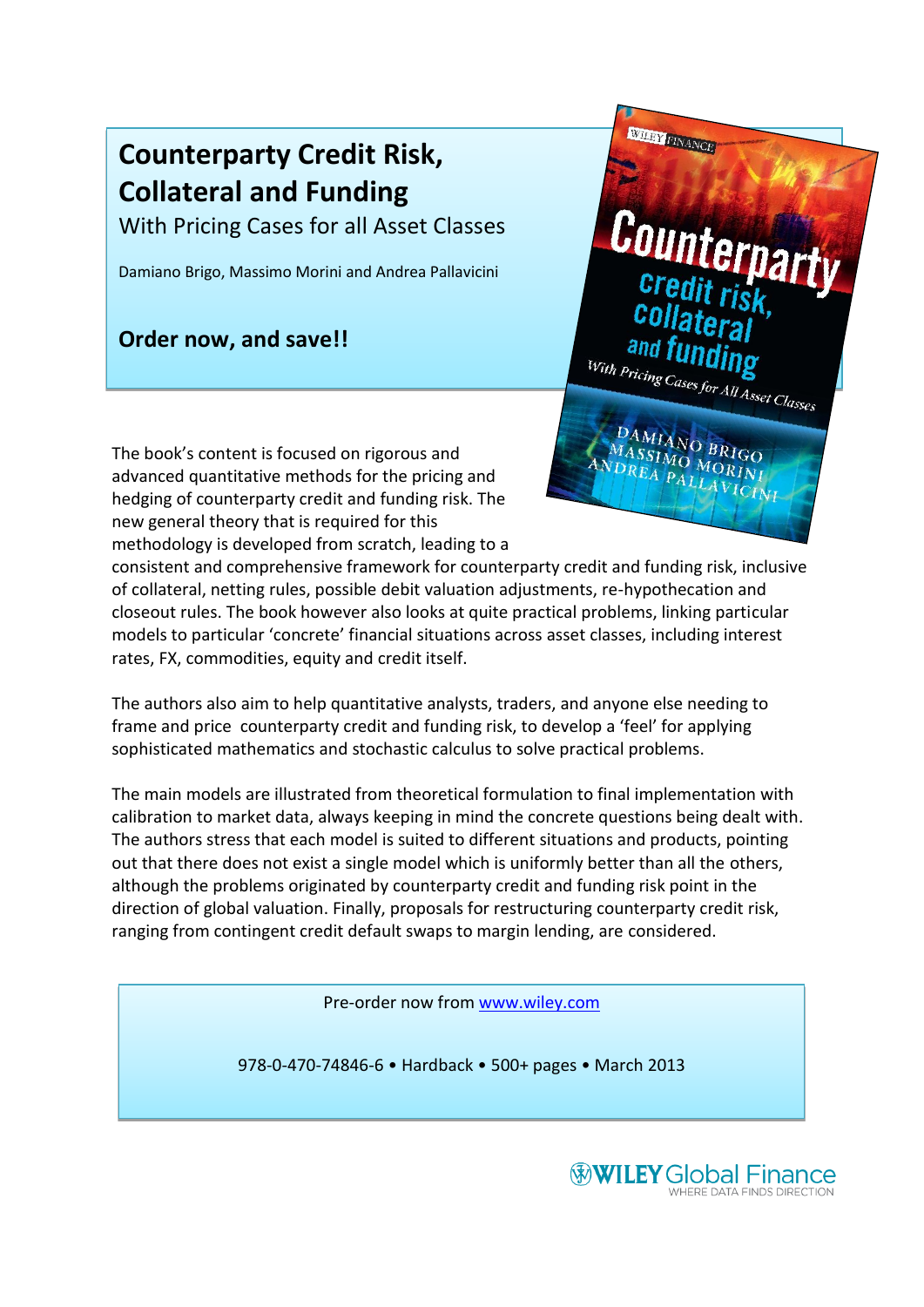### **About the Authors**

**Damiano Brigo (London, UK)** is a Professor (Chair) of Mathematical Finance at Imperial College, London, where he coheads the Mathematical Finance research group. Previously, he held the Gilbart Chair of Financial Mathematics at King's College and he held positions as Managing Director and Global Head of the Quantitative Innovation team at London-based Fitch Solutions and Head of Credit Models at Banca IMI. He has a Ph.D. in stochastic filtering with differential geometry from the Free University of Amsterdam, following a BSc in Mathematics from the University of Padua. He is author of the field reference book "Interest Rate Models: Theory and Practice" for Springer-Verlag and of two volumes on credit modelling for Wiley. He teaches regularly at post-university and Master courses in Milan and for professional training companies in London. He has been included in scientific committees of international conferences occurring at MIT and other academic and professional institutions. Damiano has been listed as the most cited author in Risk Magazine in 2006 and 2010 and is Managing Editor of the International Journal of Theoretical and Applied Finance. His current professional interests include default and credit modelling, counterparty risk, interest-rate and smile modelling, commodities and hybrids models and risk measurement, stochastic nonlinear filtering and information geometry.

**Massimo Morini (Milan, Italy)** is Head of Interest Rate and Credit Models and Coordinator of Model Research at IMI Bank of Intesa San Paolo. Massimo is also Professor of Fixed Income at Bocconi University and was a Research Fellow at Cass Business School, City University London. He regularly delivers advanced training in London, New York and worldwide. He has led workshops on credit risk and the financial crisis at major international conferences. He has published papers in journals including Risk Magazine, Mathematical Finance, and the Journal of Derivatives, and is the author of "Understanding and Managing Model Risk: A Practical Guide for Quants, Traders and Validators". Massimo holds a PhD in Mathematics and an MSc in Economics.

**Andrea Pallavicini (Milan, Italy)** is Head of Equity, FX and Commodity Models at Banca IMI, where he has the responsibility of numerical algorithm's design, financial modelling and research activity. Previously, he held positions as Head of Financial Models at Mediobanca and Head of Financial Engineering at Banca Leonardo, and he worked also in aerospace industries and financial institutions. He has a Degree in Astrophysics and a Ph.D. in Theoretical and Mathematical Physics from the University of Pavia for his reasearch activity at CERN laboratory in Genève.

Over the years he published several academic and practitioner-oriented articles in financial modelling, theoretical physics and astrophysics on major peer-reviewed journals. He is author of the book "Credit Models and the Crisis: a Journey into CDOs, Copulas, Correlations and Dynamic Models" for Wiley. He teaches regularly at professional training courses and at Master and Ph.D. courses in finance at different Universities and private institutions. Main contributions in finance concern interest-rate and credit modelling, counterparty credit risk, and hybrid derivative pricing.

## **Table of contents**

Ignition 9

Abbreviations and Notation 17

#### **PART I Counterparty Credit Risk, Collateral and Funding** 25

#### **1 Introduction** 27

1.1 A Dialogue on CVA 27 1.2 Risk Measurement: Credit VaR 27 1.3 Exposure, CE, PFE, EPE, EE, EAD 31 1.4 Exposure and Credit VaR 33 1.5 Interlude: \$P\$ and \$Q\$ 33 1.6 Basel 35 1.7 CVA and Model Dependence 36 1.8 Input and Data issues on CVA 37 1.9 Emerging asset classes: Longevity Risk 39 1.10 CVA and Wrong Way Risk 40 1.11 Basel III: VaR of CVA and Wrong Way Risk 41 1.12 Discrepancies in CVA valuation: Model risk and Payoff Risk 43 1.13 Bilateral Counterparty Risk: CVA and DVA 44 1.14 First to Default in CVA and DVA 47

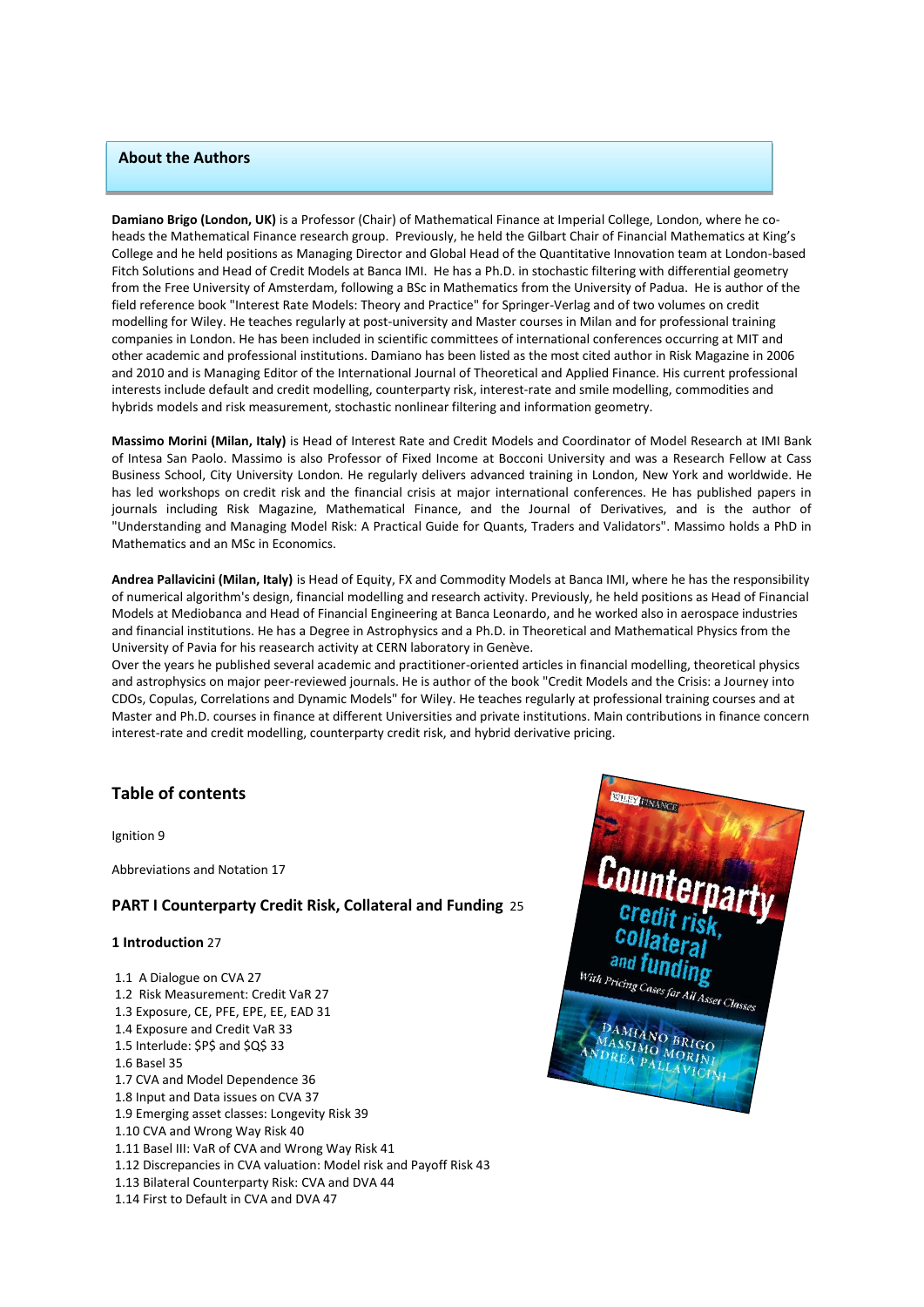1.15 DVA mark to market and DVA hedging 48

- 1.16 Impact of Closeout in CVA and DVA 49
- 1.17 Closeout Contagion 51
- 1.18 Collateral Modeling in CVA and DVA 52
- 1.19 Re-hypothecation 53
- 1.20 Netting 54
- 1.21 Funding 54
- 1.22 Hedging Counterparty Risk: CCDS 57
- 1.23 Restructuring Counterparty Risk: CVA-CDOs and Margin Lending 59

#### 2 **Context** 65

2.1 Definition of Default: Six basic cases 65

- 2.2 Definition of Exposures 67
- 2.3 Definition of Credit Valuation Adjustment (CVA) 70
- 2.4 Counterparty Risk Mitigants: netting 72
- 2.5 Counterparty Risk Mitigants: collateral 73
- 2.5.1 The Credit Support Annex (CSA) 74
- 2.5.2 The ISDA Proposal for a New Standard CSA 75
- 2.5.3 Collateral Effectiveness as a Mitigant 76
- 2.6 Funding 77
- 2.6.1 A First Attack on Funding Cost Modeling 78
- 2.6.2 The General Funding Theory and its Recursive Nature 78
- 2.7 Value at Risk (VaR) and Expected Shortfall (ES) of CVA 79
- 2.8 The Dilemma of Regulators and Basel III 81

#### 3 **Modeling the Counterparty Default** 83

3.1 Firm Value (or Structural) Models 83 3.1.1 The Geometric Brownian Motion assumption 84 3.1.2 Merton's Model 84 3.1.3 Black and Cox's (1976) Model 87 3.1.4 Credit Default Swaps and default probabilities 89 3.1.5 Black and Cox (B\&C) model calibration to CDS: Problems 94 3.1.6 The AT1P Model 95 3.1.7 A Case Study with AT1P: Lehman Brothers default history 96 Lehman Brothers CDS Calibration: July 10th, 2007 98 Lehman Brothers CDS Calibration: June 12th, 2008 98 Lehman Brothers CDS Calibration: September 12th, 2008 99 3.1.8 Comments 99 3.1.9 SBTV Model 100 3.1.10 A Case Study with SBTV: Lehman Brothers default history 101 Lehman Brothers CDS Calibration: July 10th, 2007 102 Lehman Brothers CDS Calibration: June 12th, 2008 103 Lehman Brothers CDS Calibration: September 12th, 2008 103 3.1.11 Comments 104 3.2 Firm Value Models: Hints at the multiname picture 104 3.3 Reduced form (Intensity) models 105 3.3.1 CDS calibration and Intensity Models 107 3.3.2 A simpler formula for calibrating intensity to a single CDS 111 3.3.3 Stochastic Intensity: The CIR family 113 3.3.4 The Cox-Ingersoll-Ross model (CIR) short-rate model for \$r\$ 113 3.3.5 Time-inhomogeneous case: CIR++ Model 115 3.3.6 Stochastic diffusion intensity is not enough: Adding jumps. The JCIR(++) Model 116 3.3.7 The jump-diffusion CIR model (JCIR) 117 Bond (or Survival Probability) Formula. 118 Exact calibration of CDS: The JCIR++ model 118 Simulating the JCIR++ model 119 3.3.8 Market incompleteness and default unpredictability 120 3.3.9 Further Models 120 3.4 Intensity models: The Multi-name picture 120 3.4.1 Choice of variables for the dependence structure 120 3.4.2 Firm value models? 122

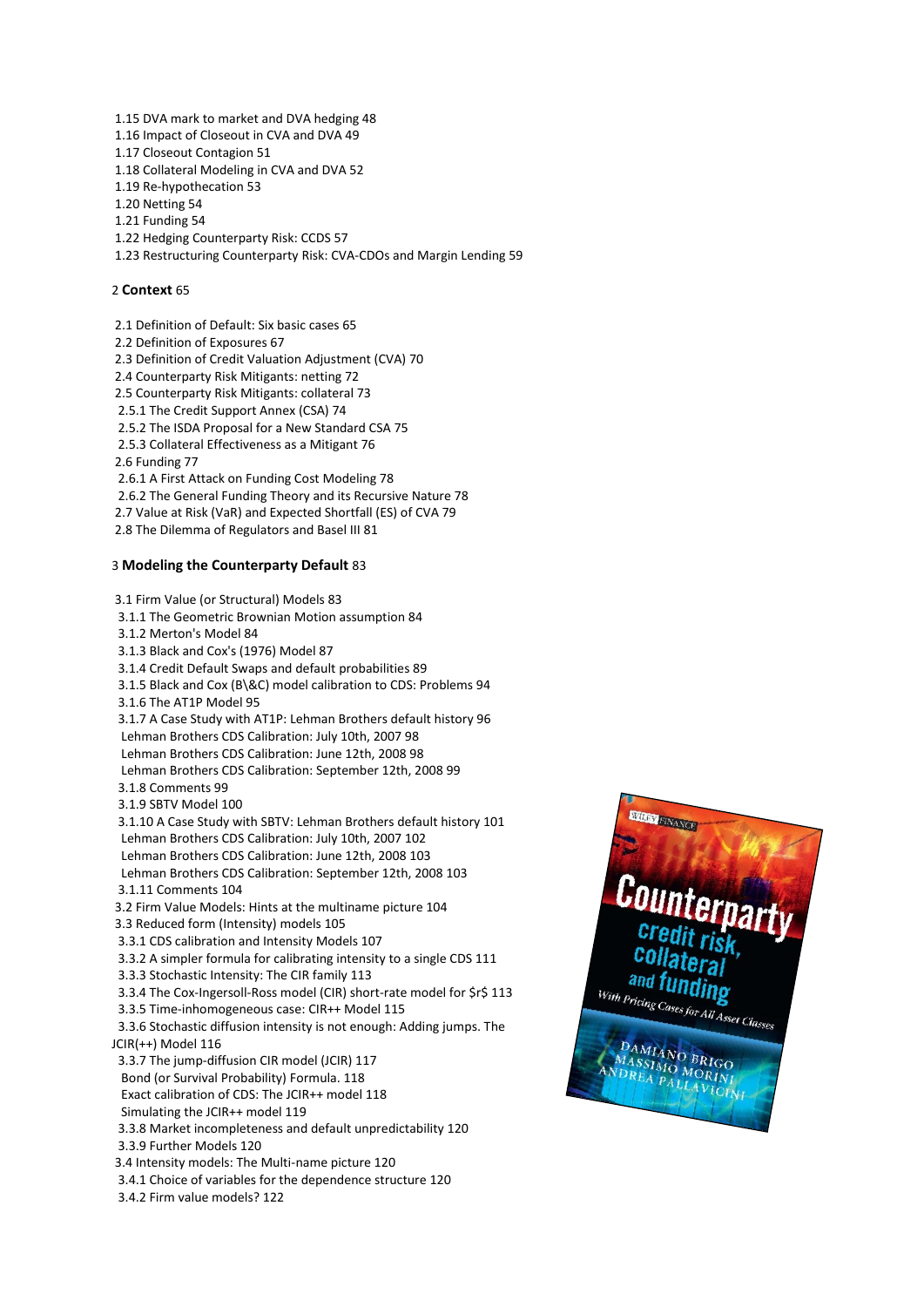3.4.3 Copula functions 122 3.4.4 Copula Calibration, CDOs and Criticism of Copula Functions 129

# **PART II Pricing Counterparty Risk: Unilateral CVA** 131

#### 4 **Unilateral CVA and Netting for Interest-Rates Products** 133

4.1 First Steps towards a CVA Pricing Formula 134 4.1.1 Symmetry vs. Asymmetry 134 4.1.2 Modeling the Counterparty Default Process 136 4.2 The Probabilistic Framework 137 4.3 The General Pricing Formula for Unilateral Counterparty Risk 139 4.4 Interest-Rate Swap (IRS) Portfolios 142 4.4.1 Counterparty Risk in Single IRS 143 4.4.2 Counterparty Risk in a Portfolio of IRS with Netting 146 4.4.3 The Drift Freezing Approximation 149 4.4.4 The Three Moments Matching Technique 151 4.5 Numerical Tests 153 4.5.1 Case A: IRS with co-terminal payment dates 154 4.5.2 Case B: IRS with co-starting resetting date 154 4.5.3 Case C: IRS with first positive, then negative flows 155 4.5.4 Case D: IRS with first negative, then positive flows 156 4.5.5 Case E: IRS with first alternate flows 157 4.6 Conclusions 158

#### **5 Wrong-Way Risk (WWR) for Interest-Rates** 169

5.1 Modeling Assumptions 170 5.1.1 G2++ Interest-Rate Model 171 5.1.2 CIR++ Stochastic-Intensity Model 171 5.1.3 CIR++ Model: CDS calibration 172 5.1.4 Interest-Rate / Credit-Spread Correlation 175 5.1.5 Adding Jumps to the Credit Spread 175 5.2 Numerical Methods 176 5.2.1 Discretization Scheme 177 5.2.2 Simulating Intensity Jumps 177 5.2.3 "American Monte Carlo" (Pallavicini 2006 \cite BrigoPalla06) 177 5.2.4 Callable Payoffs 178 5.3 Results and Discussion 178 5.3.1 WWR in Single IRS 178 5.3.2 WWR in a Portfolio of IRS with Netting 178 5.3.3 WWR in European Swaptions 179 5.3.4 WWR in Bermudan Swaptions 180 5.3.5 WWR in CMS Spread Options 180 5.4 Contingent CDS (CCDS) 181 5.5 Results Interpretation and Conclusions 182

#### **6 Unilateral CVA for Commodities with WWR** 185

6.1 Oil Swaps and Counterparty Risk 186 6.2 Modelling Assumptions 188 6.2.1 Commodity Model 188 6.2.2 CIR++ Stochastic-Intensity Model 190 6.3 Forward vs. Futures Prices 190 6.3.1 CVA for Commodity's Forwards without WWR 192 6.3.2 CVA for Commodity's Forwards with WWR 192 6.4 Swaps and Counterparty Risk 193 6.5 UCVA for Commodity Swaps 194 6.5.1 Counterparty Risk from the Payer Perspective: the Airline computes counterparty risk 196 6.5.2 Counterparty Risk from the Receiver Perspective: the Bank computes counterparty risk 197 6.6 Inadequacy of Basel's WWR Multipliers 198



6.7 Conclusions 199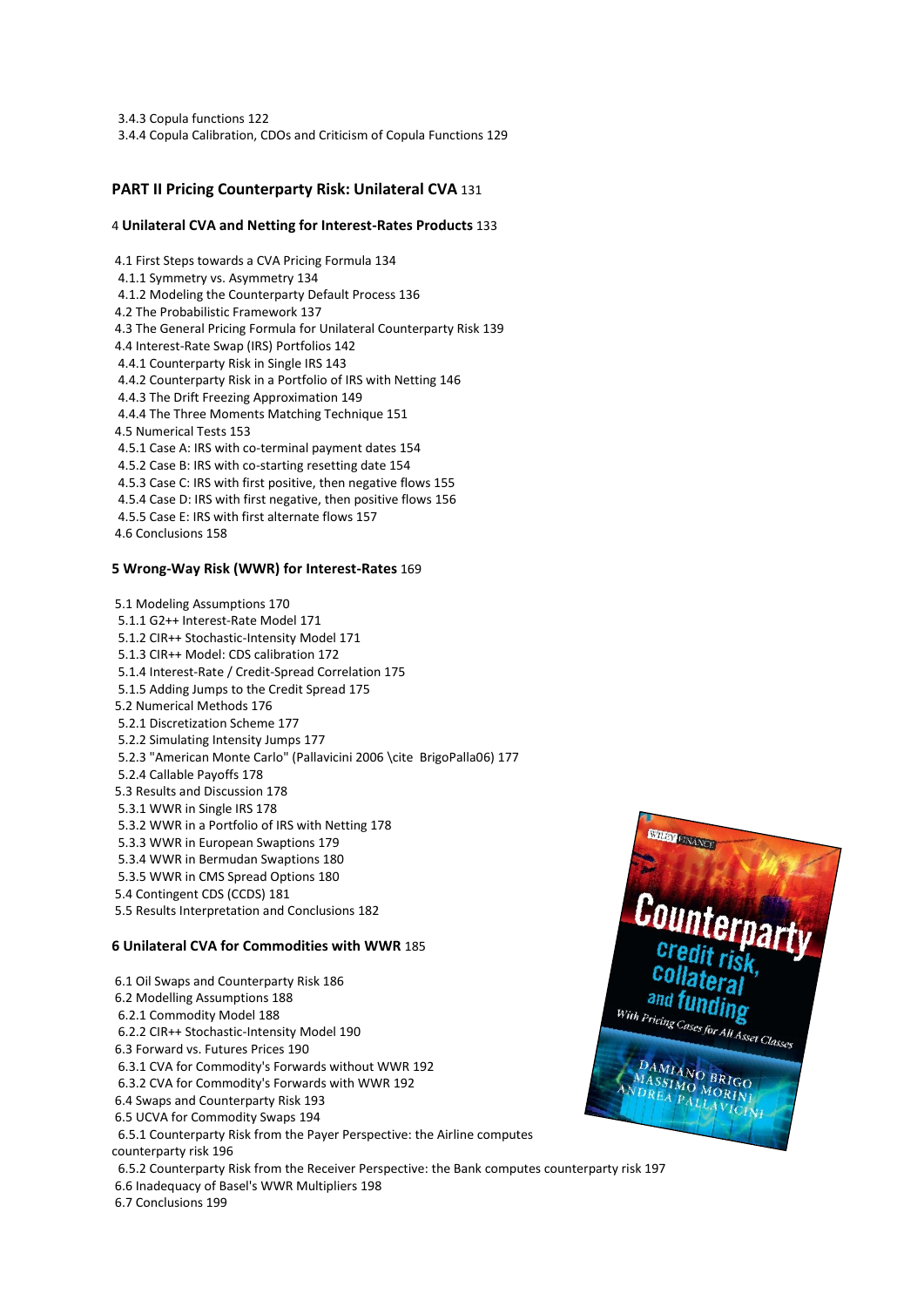#### **7 Unilateral CVA for Credit with WWR** 205

7.1 Introduction to CDS with Counterparty Risk 205 7.1.1 Structure of the chapter 207 7.2 Modelling Assumptions 208 7.2.1 CIR++ Stochastic-Intensity Model 209 7.2.2 CIR++ Model: CDS calibration 210 7.3 CDS Options Embedded in CVA Pricing 212 7.4 UCVA for Credit Default Swaps: A case study 213 7.4.1 Changing the Copula Parameters 214 7.4.2 Changing the Market Parameters 217 7.5 Conclusions 219

#### 8 **Unilateral CVA for Equity with WWR** 221

8.1 Counterparty Risk for Equity without a Full Hybrid Model 222 8.1.1 Calibrating AT1P to the Counterparty's CDS Data 222 8.1.2 Counterparty Risk in Equity Return Swaps (ERS) 223 8.2 Counterparty Risk with a Hybrid Credit-Equity Structural Model 227 8.2.1 The Credit Model 228 8.2.2 The Equity Model 230 8.2.3 From Barrier Options to Equity Pricing 232 Pricing Formulas for a Barrier Option 232 Adapting the Barrier Option to the First Passage Model 233 8.2.4 Equity and Equity Options 235 8.3 Model Calibration and Empirical Results 237 8.3.1 BP and FIAT in 2009 238 BP on April 6, 2009 238 FIAT on April 6, 2009 240 The Impact of Recovery Rates 242 8.3.2 Uncertainty in Market Expectations 244 BP on April 6, 2009 244 FIAT on April 6, 2009 245 Results Discussion 245 8.3.3 Further Results: FIAT in 2008 and BP in 2010 247 FIAT on March 11, 2008 -- before Lehman's default event 247 BP on June 17, 2010 -- after Deepwater Horizon's accident 248 8.4 Counterparty Risk and Wrong Way Risk 250 8.4.1 Deterministic Default Barrier 252 8.4.2 Uncertainty on the Default Barrier 257 The Model 258 Counterparty Risk in Equity Options under Uncertainty 260

#### 9 **Unilateral CVA for FX** 265

9.1 Pricing with Two Currencies: foundations 267 9.2 Unilateral CVA for a Fixed-Fixed CCS 271 9.2.1 Approximating the Volatility of Cross-Currency Swap Rates 277 9.2.2 Parameterizing the FX Correlation 279 9.3 Unilateral CVA for Cross-Currency Swaps with Floating Legs 286 9.4 Why a Cross-Currency Basis? 288 9.4.1 The Approach of Fujii, Shimada and Takahashi (2010) 289 9.4.2 Collateral Rates vs. Risk-Free Rates 291 9.4.3 Consequences of Perfect Collateralization 292 9.5 CVA for CCS in Practice 294 9.5.1 Changing the CCS Moneyness 298 9.5.2 Changing the Volatility 301 9.5.3 Changing the FX Correlations 302 9.6 Novations and the Cost of Liquidity 304 9.6.1 A Synthetic Contingent CDS: the novation 304

9.6.2 Extending the Approach to the Valuation of Liquidity 307

9.7 Conclusions 310

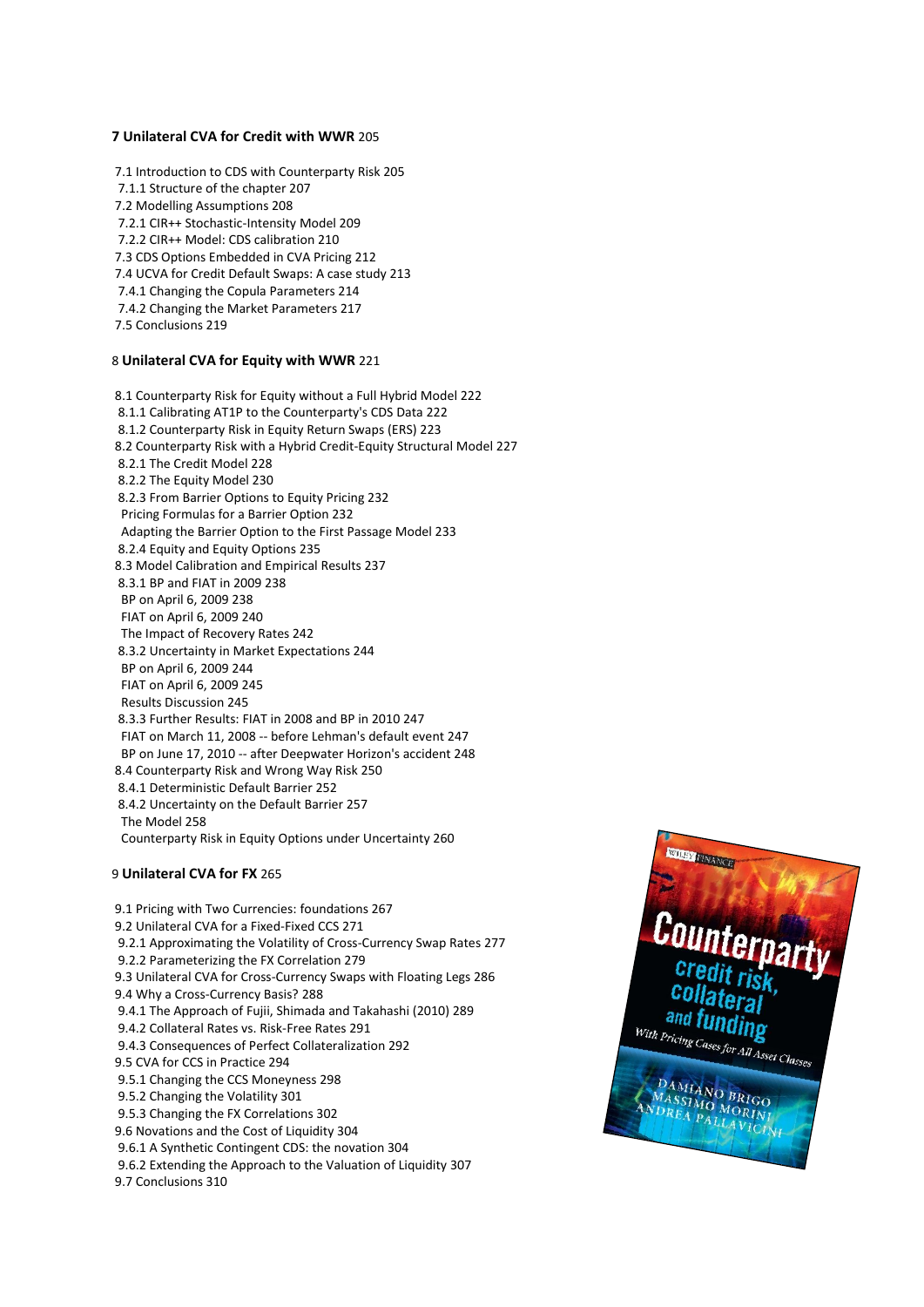### **PART III Advanced Credit and Funding Risk Pricing** 313

#### 10 **New Generation Counterparty and Funding Risk Pricing** 315

10.1 Introducing the Advanced Part of the Book 315 10.2 What We Have Seen Before: unilateral CVA 317 10.2.1 Approximation: default bucketing and independence 319 10.3 Unilateral Debit Valuation Adjustment (UDVA) 320 10.4 Bilateral Risk and DVA 321 10.5 Undesirable Features of DVA 323 10.5.1 Profiting From Own Deteriorating Credit Quality 323 10.5.2 DVA Hedging? 324 10.5.3 DVA: accounting vs. capital requirements 324 Yes DVA: FAS 157 324 No DVA: Basel III 325 10.5.4 DVA: Summary and debate on realism 325 10.6 Close-Out: risk-free or replacement? 326 10.7 Can We Neglect the First-to-Default Time? 328 10.7.1 A Simplified Formula without First-to-Default:\\the case of an equity forward 329 10.8 Payoff Risk 329 10.9 Collateralization, Gap Risk and Re-Hypothecation 331 10.10 Funding Costs 334 10.11 Restructuring Counterparty Risk 335 10.11.1 CVA Volatility: the wrong way 336 10.11.2 Floating Margin Lending 336 10.11.3 Global Valuation 338 10.12 Conclusions 339

#### 11 **A First Attack on Funding Cost Modeling** 343

11.1 The Problem 344 11.2 A Closer Look at Funding and Discounting 345 11.3 The Approach Proposed by Morini and Prampolini (2010) 347 11.3.1 The Borrower's Case 347 11.3.2 The Lender's Case 349 11.3.3 The Controversial Role of DVA: the borrower 350 11.3.4 The Controversial Role of DVA: the lender 351 11.3.5 Discussion 352 11.4 What Next on Funding? 353

#### 12 **Bilateral CVA-DVA and Interest-Rate Products** 355

12.1 Arbitrage-Free Valuation of Bilateral Counterparty Risk 357 12.1.1 Symmetry vs. Asymmetry 362 12.1.2 Worsening of Credit Quality and Positive Mark-to-Market 363 12.2 Modelling Assumptions 363 12.2.1 G2++ Interest-Rate Model 364 12.2.2 CIR++ Stochastic-Intensity Model 365 12.2.3 Realistic Market Data-Set for CDS Options 366 12.3 Numerical Methods 367 12.4 Results and Discussion 370 12.4.1 Bilateral VA in Single IRS 371 12.4.2 Bilateral VA in a Portfolio of IRS with Netting 372 12.4.3 Bilateral VA in Exotic Interest-Rate Products 376 12.5 Conclusions 377

#### 13 **Collateral, Netting, Close-Out and Re-Hypothecation** 385

13.1 Trading under ISDA Master Agreement 387 13.1.1 Mathematical Setup and BCVA definition 387 13.1.2 Collateral Delay and Dispute Resolutions 389 13.1.3 Close-Out Netting Rules 389 13.1.4 Collateral Re-Hypothecation 390

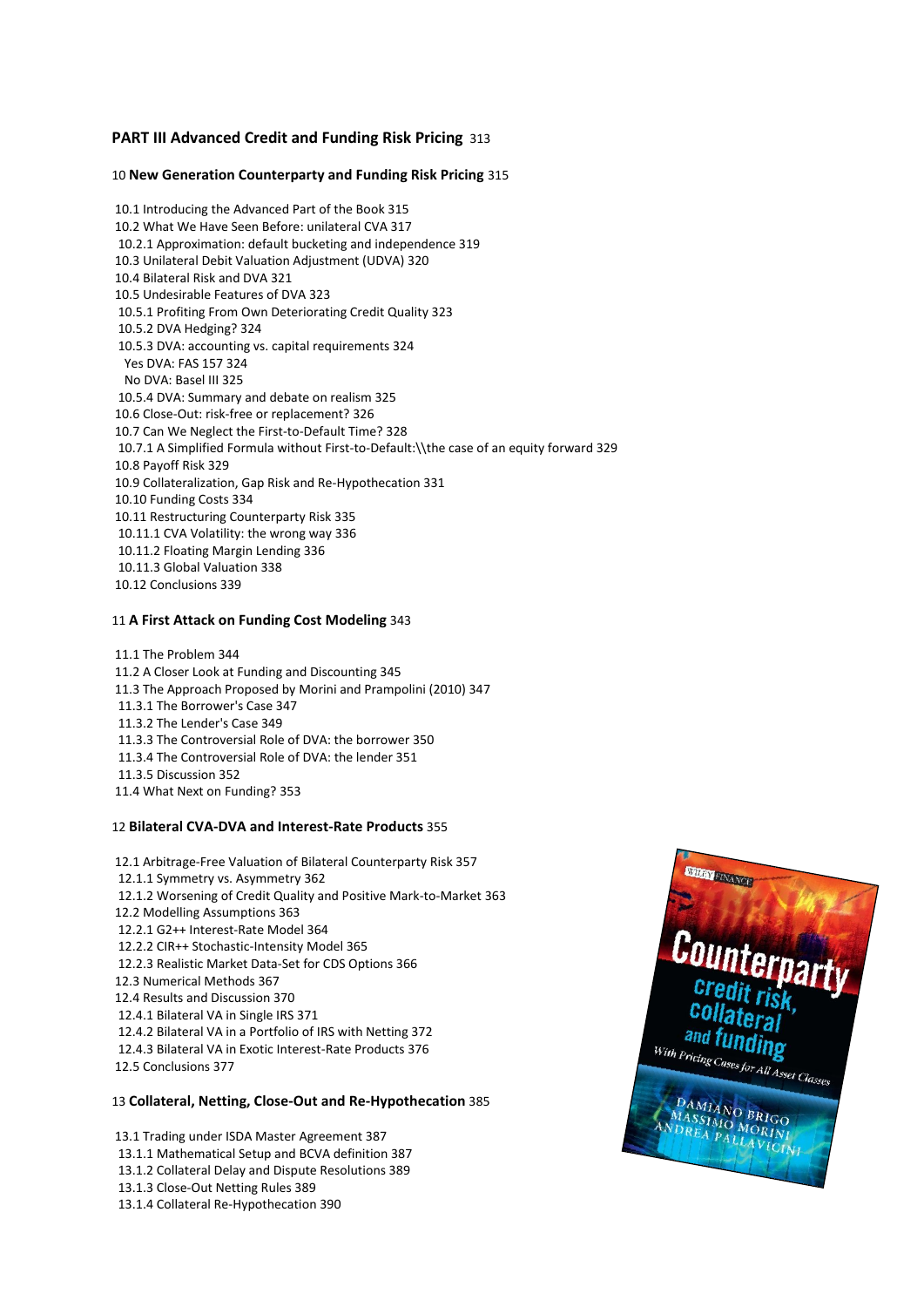13.2 Bilateral CVA Formula under Collateralization 391 13.2.1 Collecting CVA Contributions 391 13.2.2 CBVA General Formula 394 13.2.3 CCVA and CDVA Definitions 394 13.3 Close-Out Amount Evaluation 395 13.4 Special Cases of Collateral-inclusive Bilateral credit Valuation Adjustment 397 13.5 Example of Collateralization Schemes 398 13.5.1 Perfect Collateralization 398 13.5.2 Collateralization through Margining 398 13.6 Conclusions 399

#### 14 **Close-Out and Contagion with Examples on a Simple Payoff** 401

14.1 Introduction to closeout modeling and earlier work 401 14.1.1 Closeout modeling: context 402 14.1.2 Legal documentation on closeout 403 14.1.3 Literature 403 14.1.4 Risk-Free vs. Replacement Close-Out: practical consequences 403 14.2 Classical Unilateral and Bilateral Valuation Adjustments 405 14.3 Bilateral Adjustment and Close-Out: risk-free or replacement? 406 14.4 A Quantitative Analysis and a Numerical Example 407 14.4.1 Contagion issues 410 14.5 Conclusions 412

#### 15 **Bilateral Collateralized CVA and DVA for Rates and Credit** 417

15.1 CBVA for Interest-Rate Swaps 418 15.1.1 Changing the Margining Frequency 419 15.1.2 Inspecting the Exposure Profiles 419 15.1.3 A Case Where Re-Hypothecation is Worse than No Collateral at All. 422 15.1.4 Changing the Correlation Parameters 423 15.1.5 Changing the Credit-Spread Volatility 426 15.2 Modelling Credit Contagion 429 15.2.1 CDS Price Process 429 15.2.2 Calculation of Survival Probability 430 15.2.3 Modelling Default-Time Dependence 433 15.3 CBVA for Credit Default Swaps 434 15.3.1 Changing the Copula Parameters 435 15.3.2 Inspecting the Contagion Risk 437 15.3.3 Changing the CDS Moneyness 438 15.4 Conclusions 440

#### 16 **Including Margining Costs in Collateralized Contracts** 443

16.1 Trading under ISDA Master Agreement 444 16.1.1 Collateral Accrual Rates 445 16.1.2 Collateral Management and Margining Costs 445 16.2 CBVA General Formula with Margining Costs 448 16.2.1 Perfect Collateralization 449 16.2.2 Futures Contracts 450 16.3 Changing the Collateralization Currency 450 16.3.1 Margining Cost in Foreign Currency 451 16.3.2 Settlement Liquidity Risk 452 16.3.3 Gap Risk due to Foreign-Currency Collaterals 452 16.4 Conclusions 452

#### 17 **Funding Valuation Adjustment (FVA)** 455

17.1 Dealing with Costs of Funding 456 17.1.1 Single-Deal vs. Homogeneous Funding Models 456 17.1.2 Previous Literature on Funding and Collateral 457 17.1.3 Including FVA along with CVA and DVA 458 17.1.4 FVA is not DVA 458 17.2 Bilateral Collateralized Credit and Funding VA Price 459